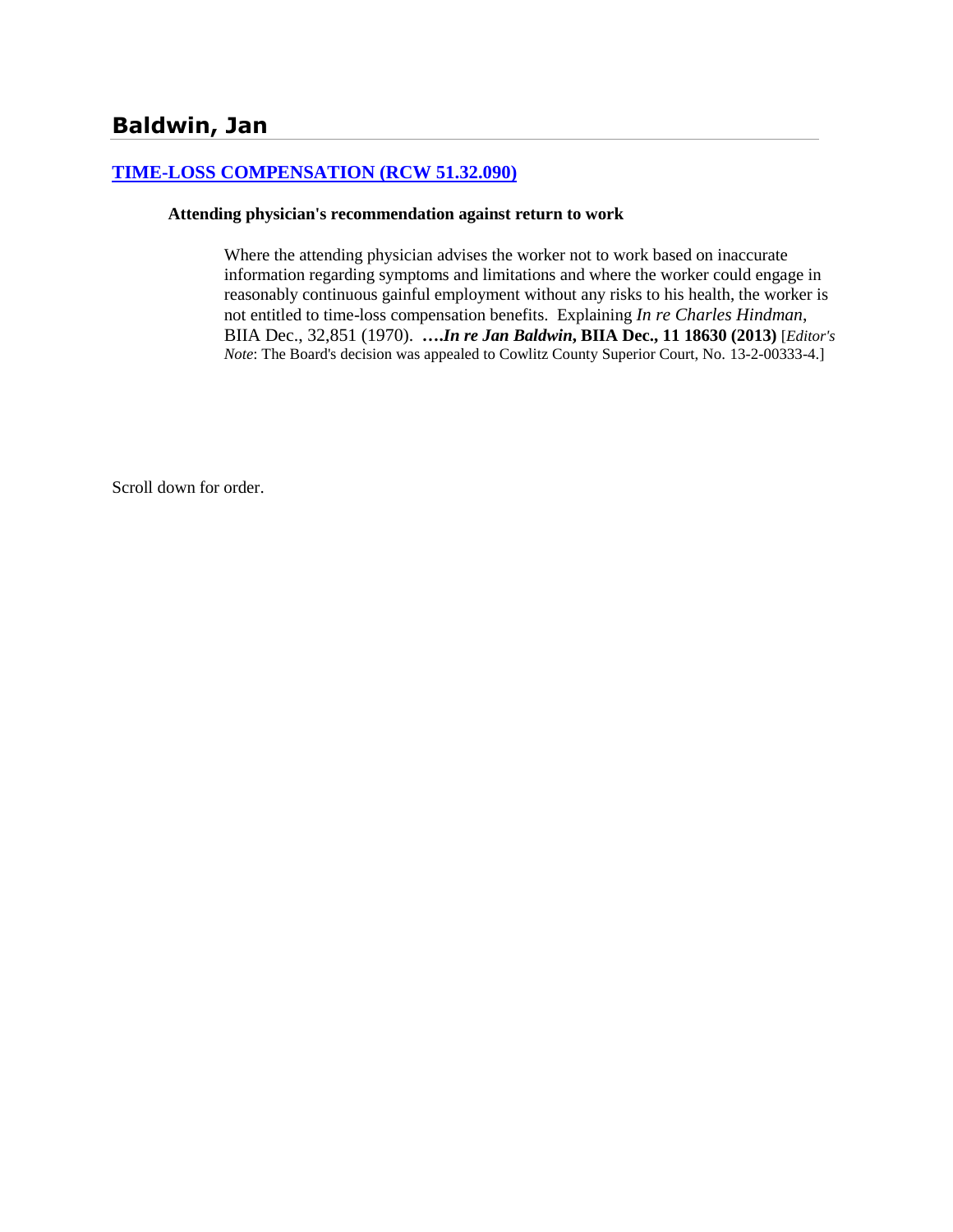# **BEFORE THE BOARD OF INDUSTRIAL INSURANCE APPEALS STATE OF WASHINGTON**

**)**

**IN RE: JAN D. BALDWIN ) DOCKET NO. 11 18630**

**CLAIM NO. SC-36280 ) DECISION AND ORDER**

APPEARANCES:

1

2

3 4

5

6

7

8 9

Claimant, Jan D. Baldwin, by Parham, Hall & Karmy, per Jill A. Karmy

Self-Insured Employer, Southwest Washington Medical Center, by Reinisch Mackenzie, P.C., per Steven R. Reinisch

10 11 12 Department of Labor and Industries, by The Office of the Attorney General, per Kaylynn What, Assistant

13 14 15 16 17 18 19 20 The employer, Southwest Washington Medical Center, filed an appeal with the Board of Industrial Insurance Appeals on August 16, 2011, from an order of the Department of Labor and Industries dated March 25, 2011. The appeal was filed with the Department as a protest on March 28, 2011, and was thereafter forwarded to the Board. In the March 25, 2011 order, the Department affirmed the provisions of an order dated February 19, 2010, in which it required the self-insured employer to pay time-loss compensation benefits to Mr. Baldwin until a legal determination was made regarding his ability to work. The Department order is **REVERSED AND REMANDED**.

21

## **PROCEDURAL AND EVIDENTIARY MATTER**

22 23 24 25 26 27 28 On May 7, 2012, Exhibit No 3, which is a DVD showing Mr. Baldwin's activities on November 24, 2008, and November 25, 2008, was admitted in the Board's record. The Board's file, however, did not contain the exhibit. On January 24, 2013, an industrial appeals judge certified that on January 23, 2013, via electronic mail communications, the parties agreed that a duplicate copy of the exhibit, which the self-insured employer filed with the Board on January 10, 2013, was a true and correct duplicate of Exhibit No. 3. The duplicate was marked as Duplicate Exhibit No. 3 and admitted.

## **DECISION**

30 31 As provided by RCW 51.52.104 and RCW 51.52.106, this matter is before the Board for review and decision. The claimant and employer filed timely Petitions for Review of a Proposed

32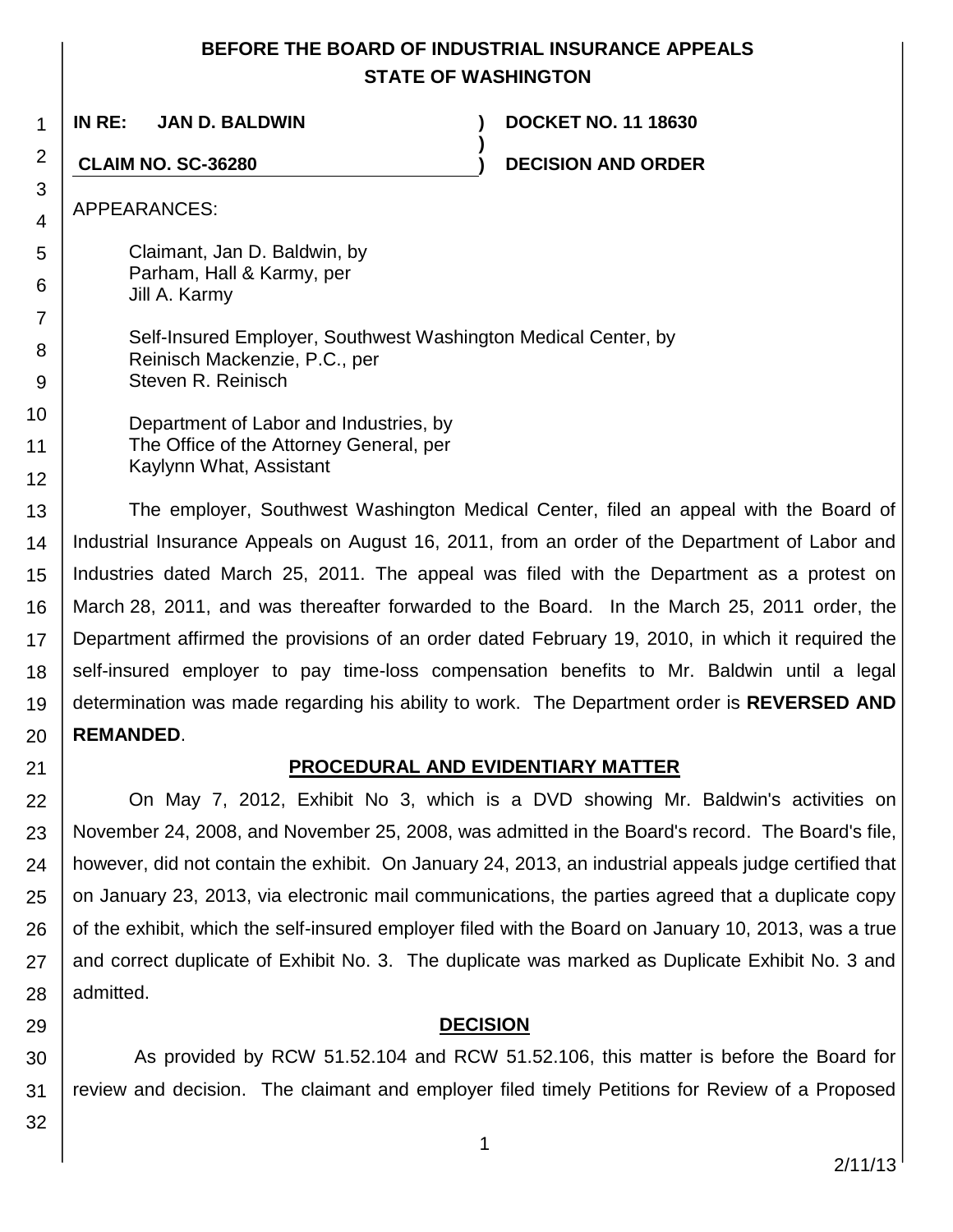1 2 3 4 Decision and Order issued on September 20, 2012, in which the industrial appeals judge reversed and remanded the Department order dated March 25, 2011. Contested issues addressed in this order include whether Mr. Baldwin was entitled to temporary total disability or loss of earning power benefits from February 19, 2011, through March 25, 2011.

5 6 The Board has reviewed the evidentiary rulings in the record of proceedings and finds that no prejudicial error was committed. The rulings are affirmed.

7 8 9 10 11 12 13 14 15 16 17 18 In the Proposed Decision and Order, the industrial appeals judge reversed the March 25, 2011 order and remanded the claim to the Department with directions to issue an order in which it required the self-insured employer to pay loss of earning power benefits to Mr. Baldwin from February 19, 2010, through March 25, 2011. We agree with our industrial appeals judge that Mr. Baldwin did not have any condition caused by his industrial injury that restricted his ability to perform reasonably continuous gainful employment during that time frame, and he was not entitled to time-loss compensation benefits. Citing *In re Charles Hindman*, BIIA Dec., 32,851 (1970), however, the industrial appeals judge concluded that Mr. Baldwin did not work during that period of time in reliance on physicians' advise. We have granted review because we are persuaded that the medical advice to not return to Mr. Baldwin's job of injury was based on Mr. Baldwin's unreliable presentation of limitations. His behavior in this regard prevents him from relying on his physician's advice to discontinue working.

19 20 The Proposed Decision and Order contains a complete and accurate summary of the evidence. We will discuss only those portions that are of particular pertinence to our decision.

21 22 23 24 25 26 Mr. Baldwin has worked as a registered nurse since 1995. In August 2004, he sustained a concussion, subdural hematoma, and right eye injury, which resulted in loss of vision in that eye, when he was thrown over the handlebars of his motorcycle during a motor vehicle accident. Mr. Baldwin subsequently developed Post-Traumatic Stress Disorder (PTSD) because of the injury. He returned to his job as a nurse and part-time critical care nurse at Southwest Washington Medical Center (SWMC) three months after the accident.

27 28 29 30 The injury for which this appeal was filed occurred on November 7, 2007, when Mr. Baldwin slipped on a wet floor at SWMC and fell with his left leg twisted behind him. The medical evidence established that the left leg injury resolved without any residual effects shortly after the industrial injury.

31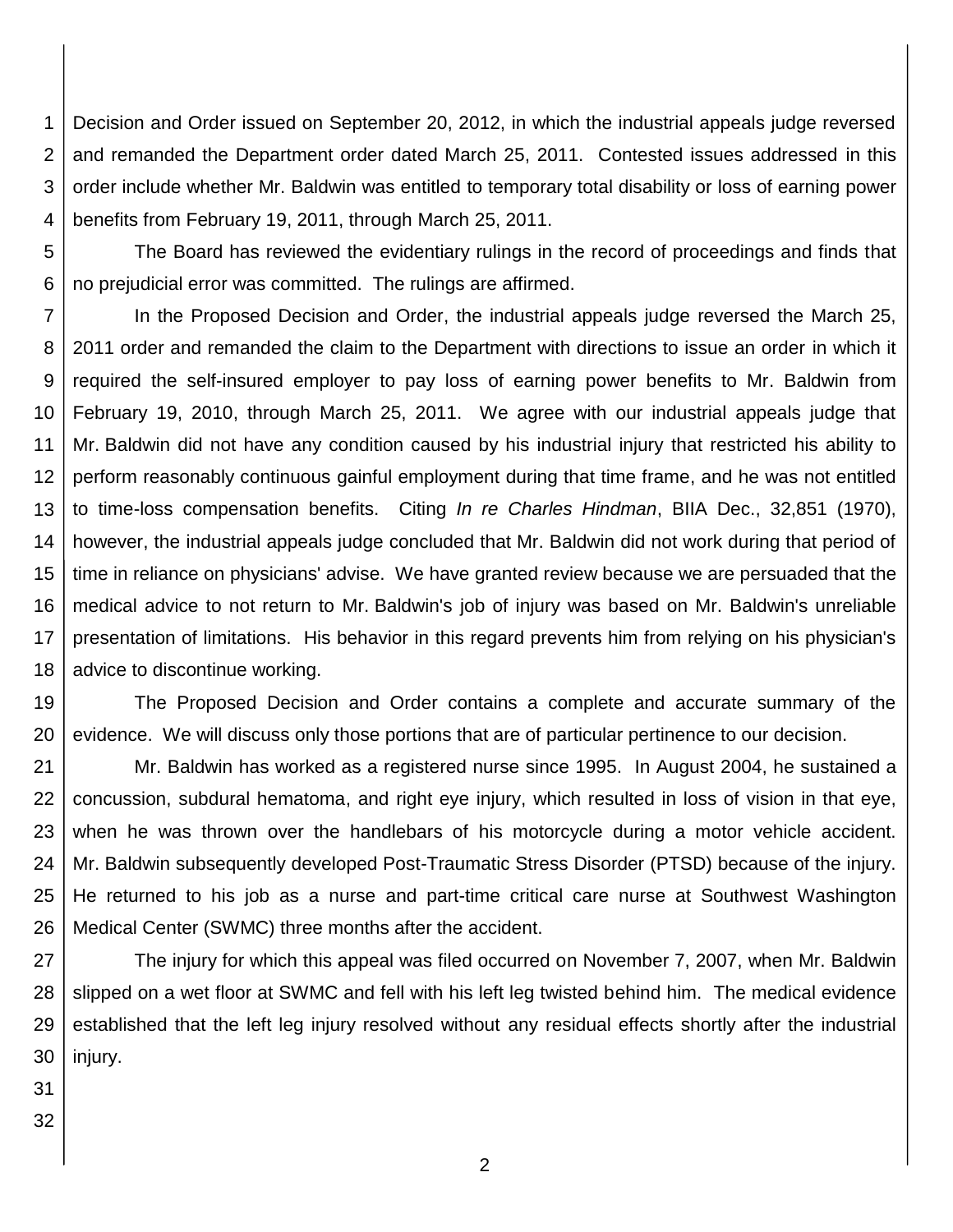1 2 3 4 5 Mr. Baldwin maintained that he also struck his head when he fell on November 7, 2007. He was treated at SWMC on that day and was diagnosed with a concussion. A head CT scan did not show any organic brain injury nor was any shown in the subsequent head MRI, EEG or other diagnostic brain studies he underwent. None of the medical experts who testified in this appeal found evidence of a neurological disorder.

6 7 8 9 10 11 Mr. Baldwin returned to work at a light-duty job shortly after his industrial injury. After he performed essentially clerical duties for three or four weeks, Mr. Baldwin resumed his usual nursing functions although he contended that he had balance problems and felt nauseous. Mr. Baldwin said that on February 29, 2008, he became nauseous and dizzy; he was unable to maintain his balance and he dropped to the floor. He again obtained emergency room treatment at SWMC. Mr. Baldwin has not worked since that date.

12 13 14 15 16 17 Brian Harwood, M.D., is a specialist in internal medicine who has treated Mr. Baldwin since June 20, 2006. He initially examined Mr. Baldwin in connection with his November 7, 2007 industrial injury eight days after Mr. Baldwin fell at work. Dr. Harwood also treated Mr. Baldwin on December 4, 2007, December 20, 2007, and January 3, 2008, when Dr. Harwood released Mr. Baldwin to return to work as a critical care nurse. Mr. Baldwin did not complain of any cognitive problems, and Dr. Harwood did not take notice of any such problems during those contacts.

18 19 20 21 Mr. Baldwin first told Dr. Harwood that he suffered from photophobia, or sensitivity to light, headaches, and cognitive and balance problems on March 7, 2008. Mr. Baldwin attributed the problems to his industrial injury and said the symptoms had gotten worse over time and made it difficult for him to work.

22 23 24 25 Dr. Harwood acknowledged that he was not an expert regarding head injuries. He accepted as true Mr. Baldwin's statements of his inability to function. On June 12, 2008, based on a report authored by Jack M. Litman, Ph.D., dated April 22, 2008, Dr. Harwood advised Mr. Baldwin to stop working as a critical care nurse.

26 27 28 29 30 31 Marlene E. Dietrich, M.D., a neurologist, began treating Mr. Baldwin on October 8, 2009, regarding his complaints of balance difficulties, fatigue, depression, memory loss and dizziness. On an intermittent basis through April 17, 2012, Dr. Dietrich subsequently examined Mr. Baldwin. During that time, she noted that Mr. Baldwin had a wide-based gait and demonstrated balance problems as he performed Romberg tests. Dr. Dietrich did not make any objective medical findings that supported her conclusions that Mr. Baldwin sustained a traumatic brain injury on November 7,

32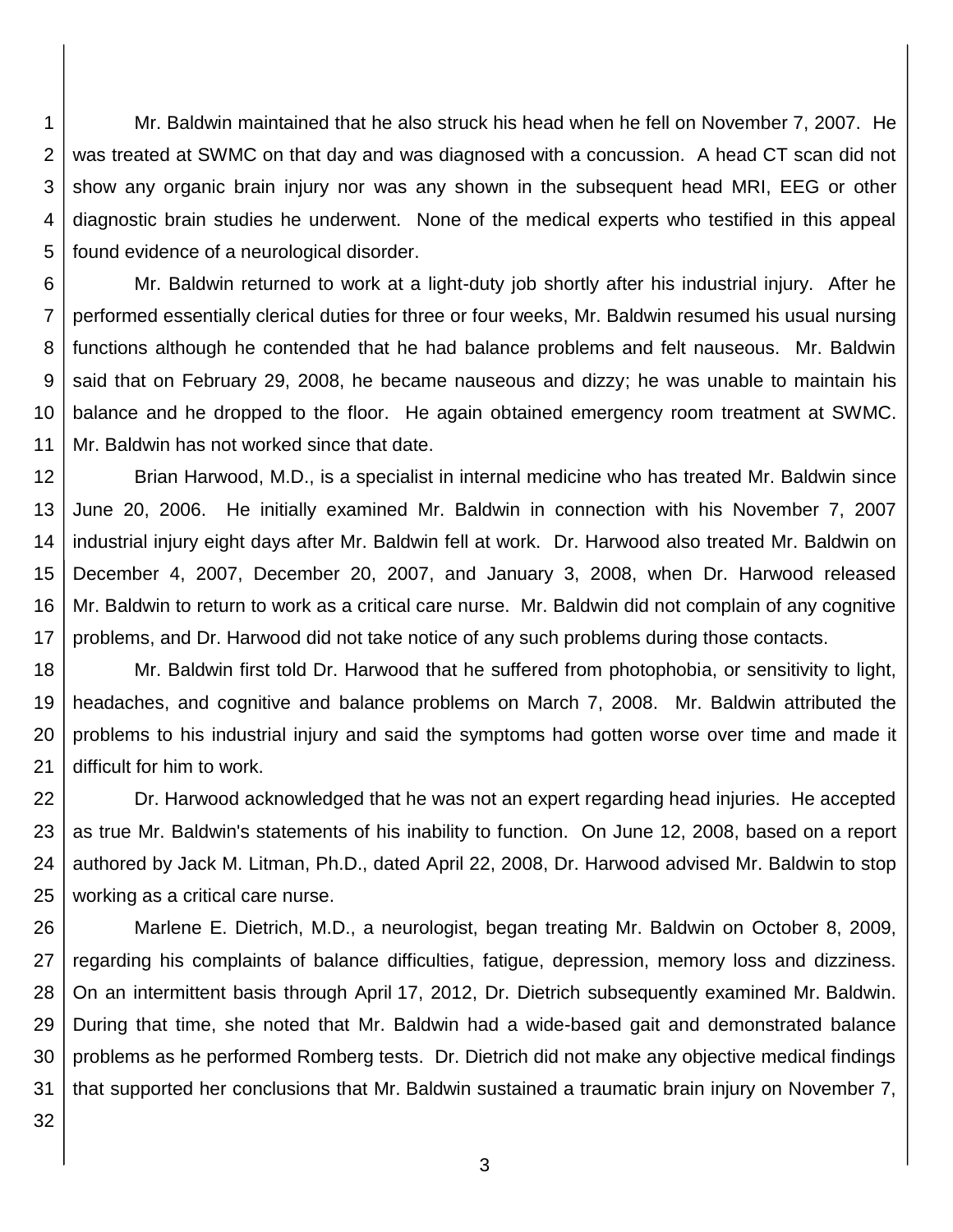1 2 3 4 2007, that shortly thereafter rendered him unable to work as a critical care nurse or in any nonsedentary job. On June 29, 2010, Dr. Dietrich declared that Mr. Baldwin could not work in any nursing job that required good balance and cognition. She maintained that Mr. Baldwin was so limited in February and March 2011.

5 6 7 8 9 10 11 12 13 Dr. Dietrich was aware that concussions result in immediate acute symptoms that improve over time while Mr. Baldwin's asserted symptoms had their onset some time after he was hurt at SWMC and increased over time. She acknowledged that her diagnosis was based largely on Mr. Baldwin's subjective reports of symptoms and she conceded: "I did have some suspicions that some days he wasn't really doing as badly as he seemed, partly based on maybe prior exams or the DVD's I had seen and so on, but it's something very difficult to prove or disprove." Dietrich Dep. at 114. For those reasons, Dr. Dietrich said, a diagnosis of post-concussive cognitive dysfunction was best made by specialists in administering and interpreting neuropsychological tests.

14 15 16 17 18 Especially because Mr. Baldwin did not sustain any organic brain injury that could be documented by objective medical tools such as MRI, CT or EEG tests, we agree with Dr. Dietrich that an assessment of the neuropsychological tests that specialists administered to Mr. Baldwin is critical to our determination. We will discuss the neuropsychological tests in the chronological order in which they took place.

19 20 21 22 Jack M. Litman, Ph.D., is a psychologist who evaluated Mr. Baldwin on April 22, 2008, and August 11, 2010. During the April 2008 assessment, Mr. Baldwin complained of balance problems and photophobia. Dr. Litman was aware that Mr. Baldwin already carried a diagnosis of PTSD caused by his motorcycle accident.

23 24 25 26 27 28 Dr. Litman administered Wechsler Adult Intelligence Scale (WAIS) to Mr. Baldwin and Wechsler Memory Scale tests, as well as two personality inventories. Mr. Baldwin's IQ measured at 115. His memory scores were in the low to average range, which Dr. Litman considered validation of Mr. Baldwin's complaints of forgetfulness. The personality inventories reflected the presence of depression with a somatic focus. Dr. Litman diagnosed Mr. Baldwin as suffering from a cognitive disorder proximately caused by the claimant's industrial injury.

29 30 31 Donna Wicher, Ph.D., is a clinical psychologist who has broad experience in conducting neuropsychologist evaluations. She examined Mr. Baldwin in November and December 2008. Mr. Baldwin complained of reading difficulties, distorted hearing, short-term memory, and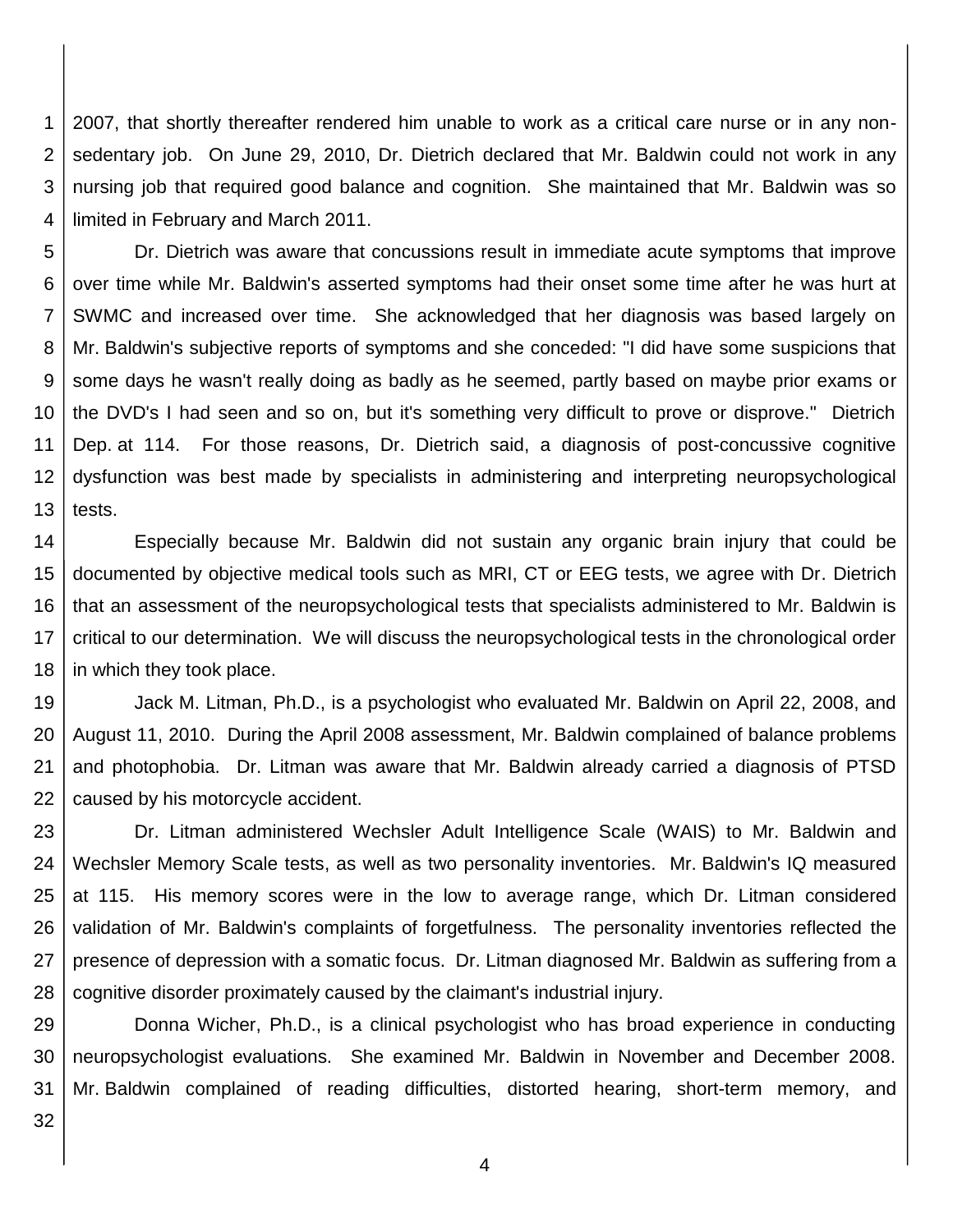1 2 concentration problems in addition to symptoms usually associated with the PTSD that Mr. Baldwin's motorcycle accident caused.

3 4 5 6 7 Dr. Wicher administered some of the same tests that Dr. Litman had given to Mr. Baldwin, including the Wechsler IQ and memory tests. Mr. Baldwin's WAIS score was 98, which was 17 points lower than Dr. Litmans test measured and was a result Dr. Wicher considered to be very unusual. As compared to the test which Dr. Litman administered, Mr. Baldwin also had a worse score on the memory test compared to the test which Dr. Litman had the claimant take.

8 9 10 11 12 13 14 15 16 17 The tests that Dr. Wicher administered included multiple components that measured Mr. Baldwin's motivation, that is, how much effort he put forth during the neuropsychological tests. She was critical of Dr. Litman's April 2008 evaluation because he gave only one test to explore whether Mr. Baldwin was malingering. Dr. Wicher considered motivational testing important, especially in situations in which an individual has something to gain by giving poor effort. For that reason, she said: "I used multiple measures, and I used them not only at the beginning of the evaluation but also during the process or course of the evaluation." Wicher Dep. at 77. The motivation components of Dr. Wicher's tests led her to conclude that the claimant's scores on the neuropsychologist tests that she administered were not reliable because Mr. Baldwin did not put forth good effort during the tests.

18 19 Dr. Wicher also questioned Mr. Baldwin's presentation as a disabled person for other reasons. She said:

> What struck me about the information that was made available through the videotaping was that there were discrepancies noted by examining physicians in terms of his gait and balance compared with when he was seen in physical examinations as opposed to, for example, on the golf course, that raised questions about whether he might be presenting himself in a distorted fashion during medical examinations, just as the test results from my evaluation suggested that he might be presenting himself in a distorted fashion cognitively and emotionally.

Wicher Dep. at 71, 72.

20

21 22

23

24

25

26

27 28 29 30 Dr. Wicher diagnosed Mr. Baldwin as having dysthymia and dissociative personality features that were not caused by the claimant's injury at SWMC. She did not completely rule out the possibility that Mr. Baldwin had a cognitive disorder but if so, she said, the condition was proximately caused by Mr. Baldwin's 2004 motorcycle accident, not his industrial injury.

31 32 In part based on Dr. Wicher's critique of his initial evaluation, Dr. Litman tested Mr. Baldwin again on August 11, 2010. Mr. Baldwin scored 94 on the IQ test the psychologist administered and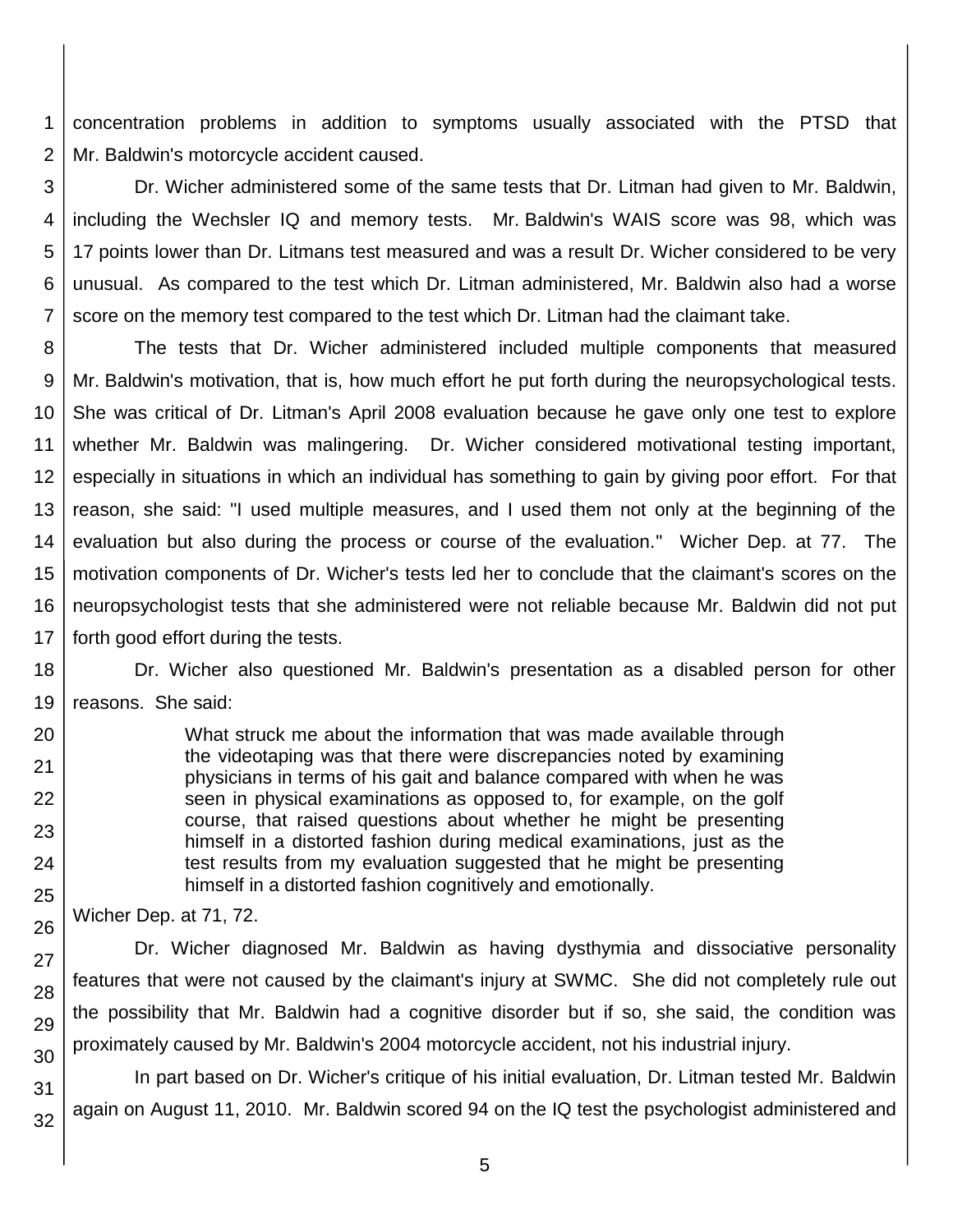1 2 3 4 5 6 his memory scores were also worse than during Dr. Litman's first evaluation. Dr. Litman suggested the reason might have been that Mr. Baldwin was tired of taking tests and simply did not give the same effort he gave in April 2008. Dr. Litman administered three malingering tests. The first indicated that Mr. Baldwin was malingering. Regarding the other two tests, Dr. Litman said it was "difficult to say" that Mr. Baldwin was malingering. 5/10/12 Tr. at 12. The psychologist reached the same diagnoses he made in 2008.

7 8 9 In December 2010, four months after Dr. Litman's second evaluation, Laurence Binder, Ph.D., a neuropsychologist, examined Mr. Baldwin. Neuropsychologists assess individuals' cognitive abilities and emotions.

10 11 12 13 14 15 Dr. Binder testified that none of the tests he asked Mr. Baldwin to take produced valid results. On the WAIS, Mr. Baldwin scored 61, which Dr. Binder characterized as "terribly abnormal" (Binder Dep. at 54), so low Dr. Binder said, that he would have deemed the claimant to be severely disabled if they had been accurate and he would not have let Mr. Baldwin drive home. Mr. Baldwin utterly failed all three of the motivational tests he took. Dr. Binder averred that: "Mr. Baldwin is malingering on a more probable than not basis." Binder Dep. at 77.

16 17 18 19 In view of the significant discrepancies in the neuropsychological tests Mr. Baldwin took at the requests of Drs. Litman, Wicher, and Binder, and the distinctions between Mr. Baldwin's declared inability to function and the activities he demonstrated he could perform when he was videotaped, we find ourselves in agreement with Dr. Binder.

20 21 22 23 24 25 26 27 28 29 30 Our industrial appeals judge relied on our significant decision *In re Charles Hindman*, BIIA Dec., 32,851 (1970) in determining that Mr. Baldwin was entitled to loss of earning power benefits for the period February 19, 2010, through March 25, 2011. In *Hindman* we held that time-loss compensation benefits can be continued when an attending physician erroneously restricts a worker from returning to work. We reasoned that the worker could not be expected to know whether the advice of the doctor was based on valid medical considerations or not. Based on our holding in *Hindman* we have approved the payment of time-loss compensation benefits in situations where the worker's attending physician certifies eligibility for time-loss compensation benefits and then later determines in hindsight that the certification was in error. *In re Betty J. Macomber*, Dckt. No. 00 11890 (August 7, 2001); *In re Cecila A. Scott*, Dckt No. 05 16135 (March 19, 2007), *and In re Stephanie J. Miller*, Dckt No. 10 21042 (April 17, 2012)*.*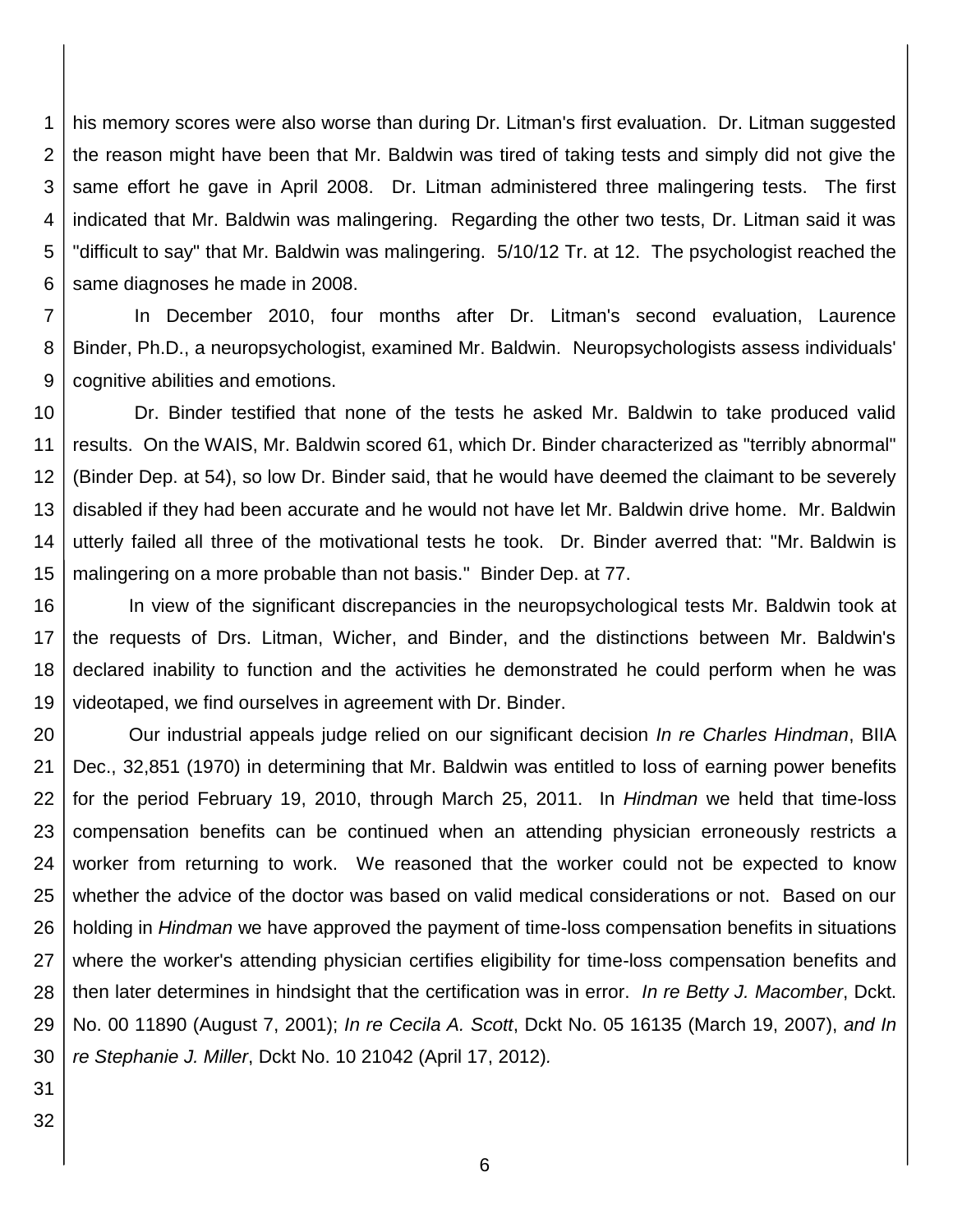1 2 3 4 5 6 7 8 9 10 However, we have not always approved payment of time-loss compensation or loss of earning power benefits based on an attending physician's restrictions from work. We have declined to apply the holding in *Hindman* where on the facts of the case we found that the worker appeared to have "minimized her pre-existing problems and maximized the symptoms she attributed to a relatively minor industrial injury," and in doing so obtained the attending physician's opinion supporting the payment of time-loss compensation benefits. *In re Sarah R. Wilson*, Dckt Nos. 08 13073 & 08 13177 (June 9, 2009), at 7. We have also distinguished *Hindman* from cases where the worker chose to discontinue a light-duty job, stating that the "focus in *Hindman* was on the claimant's risk of further injury had he returned to employment against the advice of his doctor." *In re Teresa H. Terrien*, Dckt No. 10 17216 (February 14, 2012), at 7.

11 12 13 14 15 Our holding in *Hindman* is based on reasonable advice by the physician supported by accurate information supplied by the worker to the attending physician. *Hindman* does not contemplate a situation where the worker provides his attending physician with inaccurate information regarding symptoms and limitations. Nor is our holding in *Hindman* meant to prevent a worker from performing work when there is no risk of further injury to the worker.

16 17 18 19 20 21 22 In the present appeal it is apparent that Mr. Baldwin exaggerated his symptoms and physical limitation in order to have his attending physician advise him not to work. It is also apparent from the record that throughout the time that Mr. Baldwin was off work on the advice of his attending physician, he could have engaged in reasonably continuous employment without any risk to his health. On these facts we decline to apply *Hindman* and find that Mr. Baldwin was capable of reasonably continuous gainful employment from February 19, 2010, through March 25, 2011, and that he is not entitled to time-loss compensation or loss of earning power benefits for that period.

23 24 25 26 27 The March 25, 2011 order of the Department of Labor and Industries is incorrect. It is reversed and this matter is remanded to the Department with directions to issue an order in which it determines that Mr. Baldwin was not entitled to time-loss compensation or loss of earning power benefits from February 19, 2010, through March 25, 2011, and to take such other and further action as the law and the facts dictate.

#### **FINDINGS OF FACT**

1. On October 26, 2011, an industrial appeals judge certified that the parties agreed to include the Amended Jurisdictional History in the Board record solely for jurisdictional purposes.

28

29

30

31

32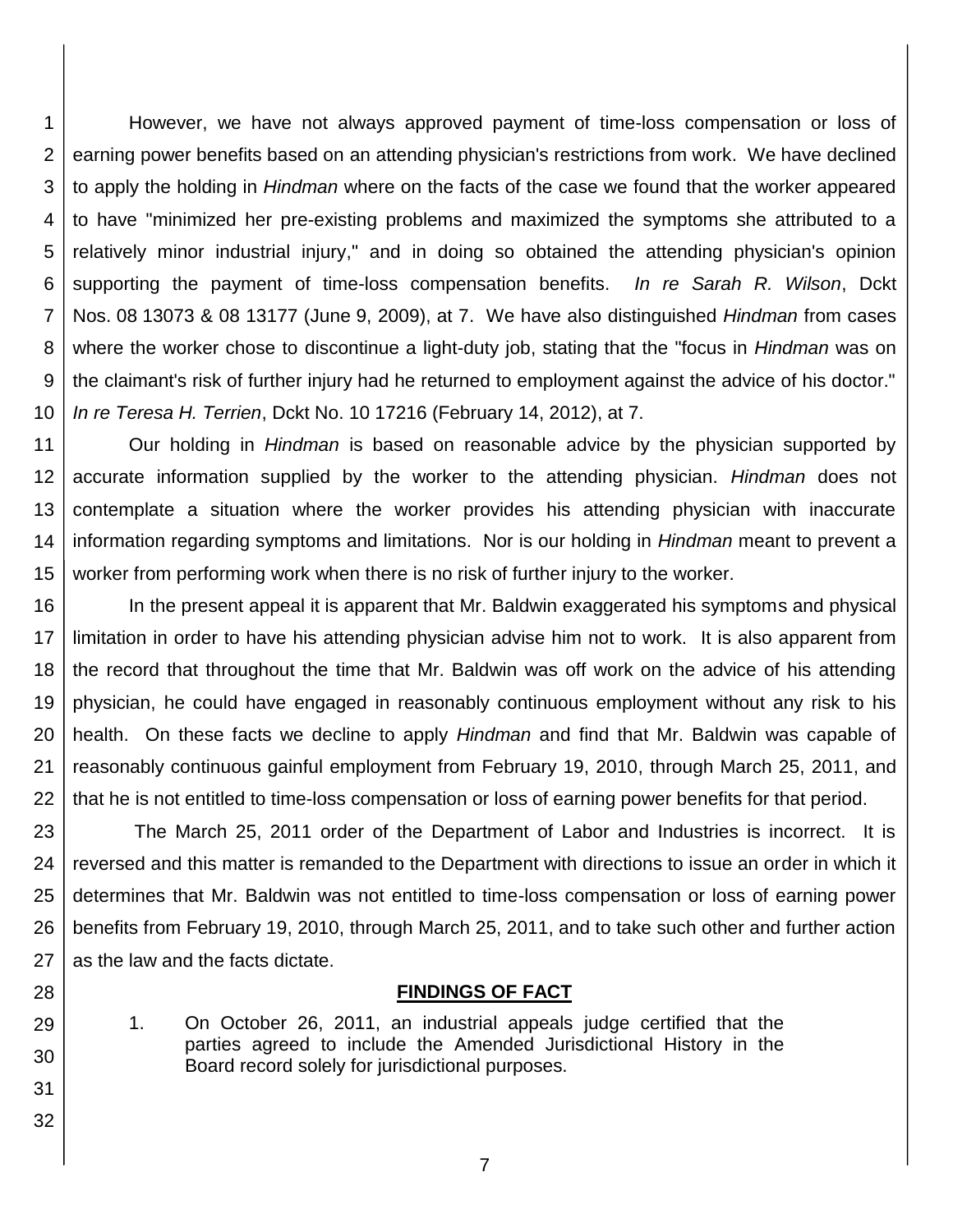- 2. Mr. Baldwin was born on April 14, 1956. He obtained a GED and a degree in nursing. He has worked as a registered nurse, including in critical care situations, since 2000.
- 3. In August 2004, Mr. Baldwin suffered a brain injury and multiple other injuries when during a motor vehicle accident he was thrown over the handlebars of the motorcycle he was riding. The accident proximately caused Mr. Baldwin to lose the vision in his right eye; sustain difficulties with his balance; and develop headaches; mild chronic depression; and post-traumatic stress disorder. Mr. Baldwin was able to return to his usual job as a registered nurse and part-time critical care nurse three months after the accident.
- 4. On November 7, 2007, Mr. Baldwin slipped on a wet floor during the course of his employment as a registered nurse at Southwest Washington Medical Center and fell with his left leg twisted under him and struck his head on the floor.
- 5. Mr. Baldwin's industrial injury proximately caused him to sustain a left knee strain, which resolved within six weeks of the injury event.
- 6. Mr. Baldwin's industrial injury did not proximately cause him to suffer from any cognitive disorder.
- 7. Mr. Baldwin returned to his usual job as a registered nurse several weeks after his industrial injury, and he continued in that employment until February 29, 2008.
- 8. On June 12, 2008, Brian Harwood, M.D., told Mr. Baldwin he should not return to employment as a critical care nurse.
- 9. On June 29, 2010, Marlene E. Dietrich, M.D., told Mr. Baldwin to no longer work in any nursing job that required good balance and cognitive abilities.
- 10. Mr. Baldwin did not engage in any gainful occupation from February 19, 2010, through March 25, 2011.
- 11. From February 19, 2010, through March 25, 2011, Mr. Baldwin's November 7, 2007 industrial injury did not proximately cause any disabling condition that restricted his ability to obtain or perform a form of gainful occupation.
- 12. Mr. Baldwin's lack of gainful employment from February 19, 2010, through March 25, 2011, was not based on reliance on the recommendations of Drs. Dietrich and Harwood.
- 13. From February 19, 2010, through March 25, 2011, Mr. Baldwin did not suffer any loss of earning power or capacity as the result of any condition proximately caused by his November 7, 2007 industrial injury.